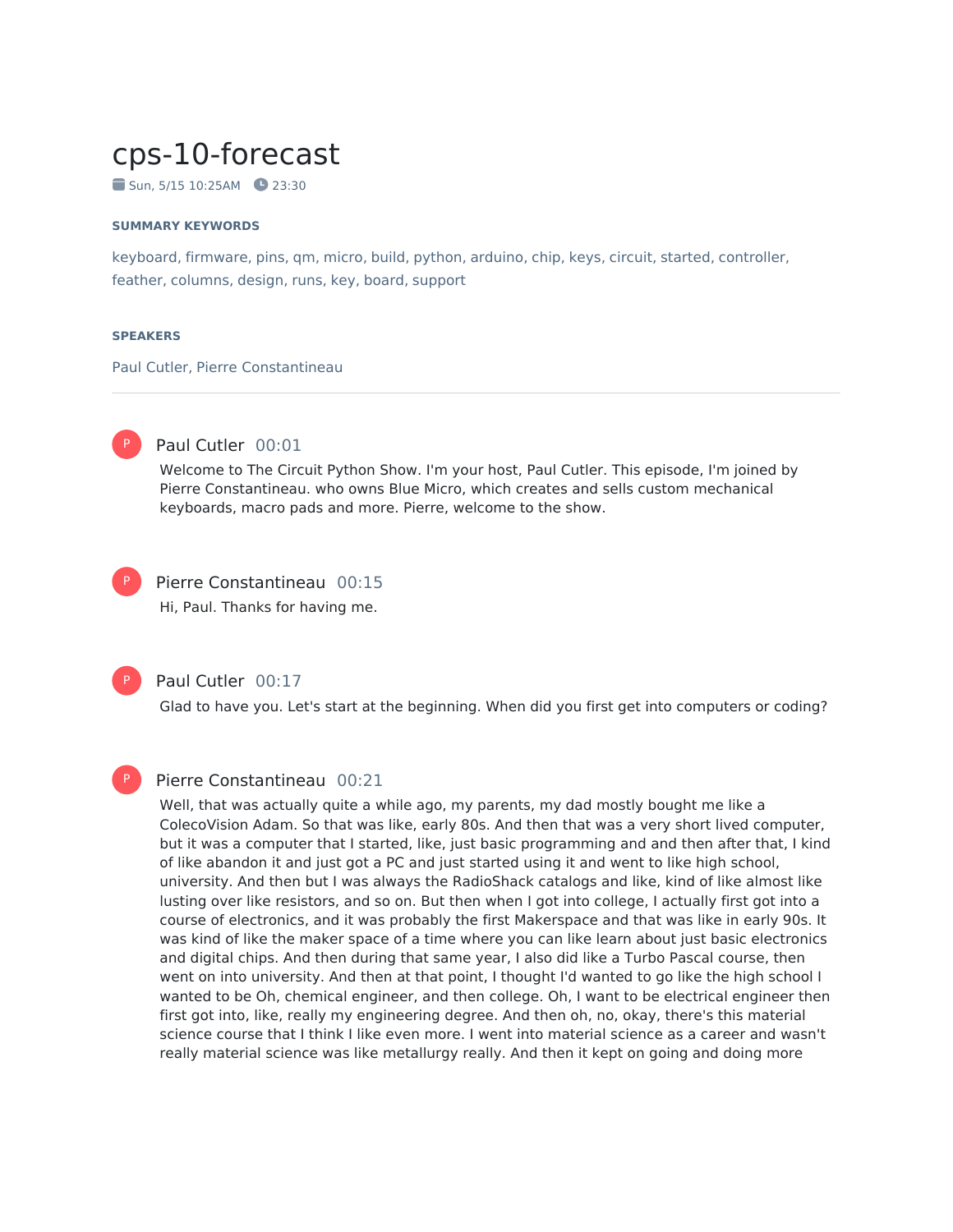studies and went into more like chemical engineering and when you can look back all of the different studies and interests well now going today, what I do for electronics is really the marriage of a bunch of different things.

## Paul Cutler 02:01

P

P

Let's talk keyboards, you have a tindy shop where you sell a few different kinds of keyboards. How did you get into that?

## Pierre Constantineau 02:07

Well, it started maybe about four or five years ago, when I first started with like, just I wanted to know about keyboards and mechanical keyboards. And I first started with like just a plain 60% keyboard probably from Aliexpress then moved on into building a split keyboard and at the time, it was like a like split so essentially, a smaller keyboard that's literally split can be a little bit more economic and effect cannot go in it runs on two different controllers. So if you can look inside right here, there pro micros so pro micros really there were there, oh, they're probably still the one of the most common chip for making keyboards, they're getting harder to get because of a shortage these days. But and that's how Igot into keyboards. But then a little bit later, there was a like a fellow on Reddit on one of the check mark on one of the mechanical keyboard Reddit that can like say, Oh, here's my split keyboard that uses two feathers and our F 32. Like the original feather. And they made himself a split keyboard, all wireless and like feather like this is actually pretty neat. And I thought, Oh, wow, well, I've got this whole keyboard like that, that let's split that I talked about. And that uses the pro micro. And I thought I gotta make myself something to fit on there. Because like a feather wasn't really used for pretty, like I'd say 99% If you build your own keyboard, it was very likely going to be using a pro micro so I thought, Okay, I gotta build myself something. And that's where I can like first started the blue micro blue for blue suit and micro for for micro size. So that's where the name comes from. And I created literally this, this blue micro here and I just kind of go back into here, literally to make them fit just as a one for one replacement. Obviously, they're bigger because the modules are not very small. And then they're smaller than the like the ESP 32. But they're definitely larger than the pro micro. And then that's when I first really started okay, I'm going to build my own firmware for this because the existing firmware for the AVR boards like the the Arduino based boards, they don't really fit because this is an ARM processor. And even if you look at some of the current firmware that QM K, they might have a branch or an area where all Yeah, we support arm as well but it's very specific chip and if you go outside of that, it's not supported. And then the complicating factor of with these is there's a Bluetooth stack commonage That's a Nordic firmware. It's a bit like a bias for computer Well, there's essentially a bias that is takes care of all the Bluetooth things. So that gets flashed to the chip and the interface to it the saw the software and dev kit, the licensing isn't quite compatible for QM K and lovely library. So there's been more like legal reasons and technical reasons for people saying that I don't want to go in there because it's, it's one of those can of worms that okay, let's not touch it, because it just might be a mess. Or if somebody comes back in, okay, it's not going to be there. So we had to look at okay, what do I do? So I first looked into, okay, let's get like just a plain SDK from Nordic and just try to see if I can build something and it was just impossible is like after like hours of just trying to get a blinky light is like, Ah, okay, that's just too complicated. And, and this kind of looking back on, there's that feather. It's like, it's on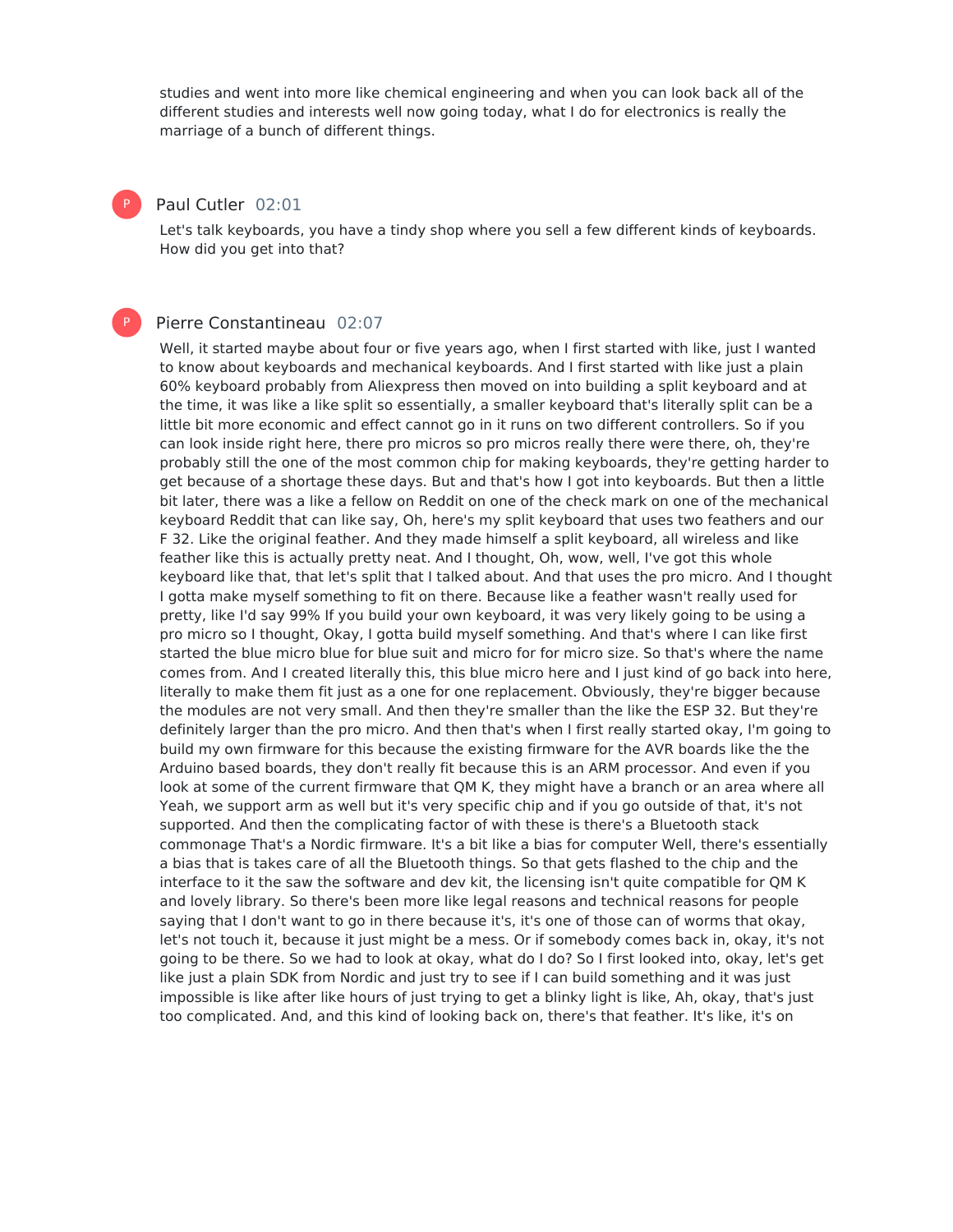Arduino. Within minutes, I had it's running pretty well. Yeah, minutes, I had it running on here. So so that made it like, Okay, going for hours or work with no success two minutes with, okay, something that flashed on here, I can make a light blink, I can build a whole lot board

## Paul Cutler 06:20

P

P

P

P

on this. There's nothing better than that, that first feeling of seeing that blinking light, no matter which programming language you're using, or what board you're using that that sense of accomplishment always feels so good.

#### Pierre Constantineau 07:03

And then after this, it's just really where the blue micro firmware really came. Because I essentially took the I got inspired from QM Kay and it's okay, I do, I want to build something that's flexible enough for other people who want to build their own keyboard to be able to just say, I want to just drop in that blue micro and then just go on and have my own keyboard. So I kind of built on firmware. And then like, at a fair bit of functionality started

#### Paul Cutler 07:31

with our journals, what actually goes into making your own keyboard, look at some of the kits, there's firmware for this. And then there's, there's like the overlay software to help program some of the kids requires soldering, like

#### Pierre Constantineau 07:43

that first code that dad to read it again, and read it had. And it was like, completely different from what it looks like today. But then after that, obviously, the the age 40 came along, which kind of brought in USB, so nowadays, it's like it's like a full keyboard and it's actually pretty neat. So let's just say this is one of the probably my first keyboard that I've actually built with blue micro so it's essentially a 60% as well. And for those that like don't quite understand 60% So you've got an just like, like my wife's keyboard here. So you've got a standard size, which like 110 Key, well remove the numpad and you've got what's called 10 keyless but then remove the function key in the navigation then you get 60% So it's like close enough like 60 keys over 110 Close enough to 60% and then so my first keyboard was literally a 60% that actually plugged in a blue micro underneath and obviously you need a battery because it's wireless. So what this actually this PC board is essentially not even my design it was somebody I don't even know his name but it's like 40% club on the internet so if you just go 40% dot club you'll have a whole blog of somebody who builds just keyboards one off and just documents at all but the actually makes those his design open source and I got myself the keyboard and then soldered in all the diodes and then and then you can see here this is the the format of the pro micro, but how do you go from like a pro micro which that is on here to essentially well 61 keys because if you look carefully pro micro only has eight input output pins means. So going from eight input output pins. This is where the firmware and the hardware, the design of the keyboard really kind of comes in. So the firmware must know, okay, one, which pins are connected where, and then also which in what organization. Let's just take the example of the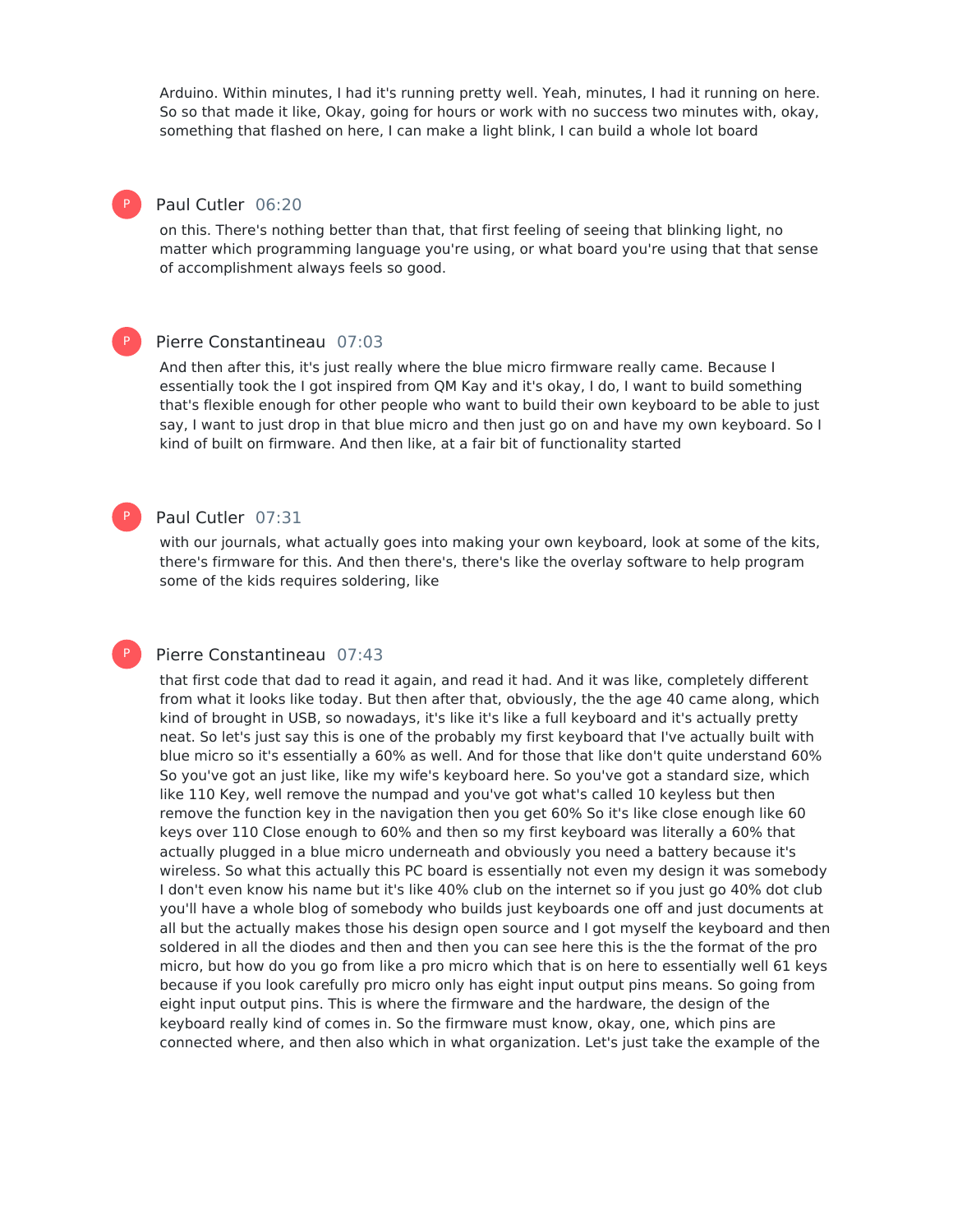the Adafruit macro pad, I think a lot of people will recognize this. Well, this is probably the simplest, if you just disregard the discrete NT. And the rotary encoder, this is probably the simplest because literally what you have is 12 different buttons connected to a controller. So it's a one for one a pin to a key and a keys is a button, it's a switch. And it's probably the simplest, because you only have like one to one, it's 12. And then you've got enough pins. How do you go from 12 to 60, or 87, or even 100. While this is where you need to want to have a matrix. And in a matrix, what you do is you essentially have rows and columns. So here's a keyboard with 75 keys, and you've got columns and rows. So each row will be assigned a pin or an input, and then each column will be assigned another pin or another input. Now, typically, the way it works is the matrix, either the rows that are column are going to be an input, the other one's going to be an output. So that this way, you can scan one row at a time, and read the entire set of columns. And then you just say, if I turn on this row, read up columns, and then there's a match up. That's because you have a key here. So what you need to do is to scan over all the rows and all the columns to say, Am I on I'm on my own. And then you have your entire matrix of keys of 100 or 80, or 60. All depending, that's what powerful controllers microcontrollers do is really do all the scanning its contents constantly scanning. And that's the the first part that the firmware must do is to understand what that mapping between how to scan. So is it? Am I slowly scanning just pins or a matrix? And how is that matrix organized? Because obviously, if I have, let's go back to that one here. So if I have 18 pin on the pro, my curl, and then I have 61 keys, okay, well, there's multiple ways you can go and divide those. So 18, it could just say, Okay, well I have 10, could I have eight rows and 10 columns, and then that gives me 80 keys. But then if you count, you've got think 14. So if you do the match, like 14 that's already 14, and you've got four pin left for the rows, but you've got five, that doesn't work. So the way that this actually is organized is it only uses 16. So it's a matrix of eight by eight. And it moves some of the keys around to give you a potential of a 64 keys even leaving you with two extra P to do other things. So if you look this one, I've got a little speaker. So it does beeps. And it's got a MOSFET so it does underglow lights. So it's got all 18 pins used for something.

# P

P

## Paul Cutler 13:35

Hi, it's Paul, I'll get you back to the show in just a moment. Thanks for listening. And if you're enjoying the show, please tell a friend to write a review. You can also support the show financially. Your support helps cover the cost of podcast hosting, recording services and transcriptions. For more information visit circuitpython show.com/support. Now back to the show. So you've been working with Arduino the last couple of years. And then last year, you launched a new keyboard that actually uses Python. What led you to that,

## Pierre Constantineau 14:02

essentially, last year, like it was a great chip shortage of while and we're still in it. So we can just say 2020 or 2021. But last year, the RP 24 D came came about a lot of the other chips including the NRF 50 twos were getting scars. So I thought okay, I gotta do something a little bit different. And then this RP 24, D link, Raspberry Pi. These made it really, really simple to build your own PCBs and chips because they've got a really great guide on here's how to design your own device with the foot DRP 2040. They've got a essentially a hardware building guide. And they even have a chi CAD set a file that you can use as a reference. So okay, well, I got like, I know how to build keyboards. I know how to design keyboards. I've gotten quite a few.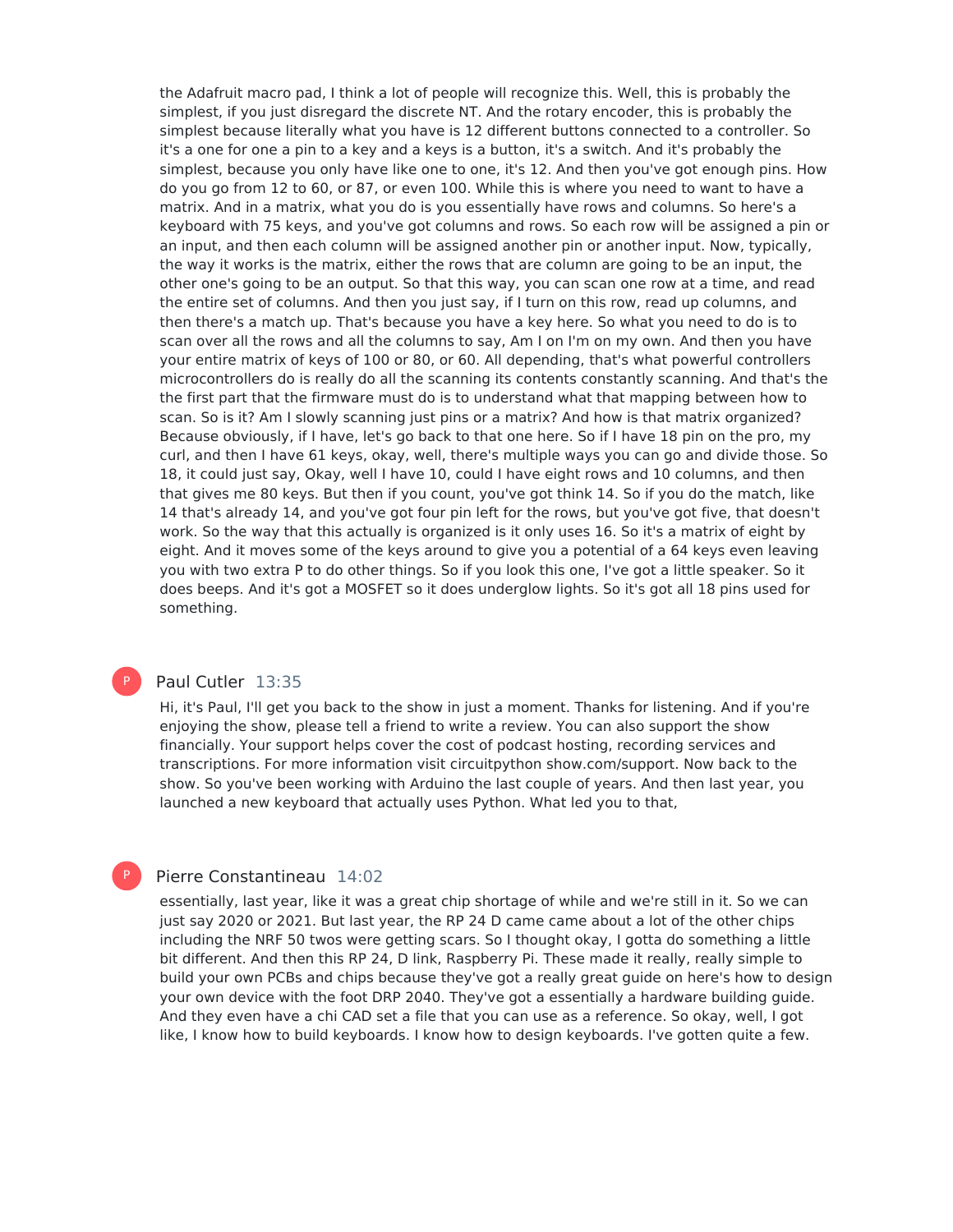And it's like okay, well let's just take the RP 24 Where do you just like put it all in? And it all came about and like, for example, like at work, this is like I use my keyboard and it just like it runs. Okay, I don't use the RGB, but it's good RGB and hotswap sockets all the, the nice and 60 things nowadays, but I built into Okay, well, let's make it look available. And it's actually open source, but I do have quite a few available if anybody wants so but it's, it's an I actually created it. And it's like, okay, well with circuit PyCon, because just previously to that, I actually put my second controller on there, like the the blue, micro 840. And it was really simple. So it was like, I really, really can't, can't just how simple Scott and the Adafruit team has really made it simple to take your own controller, take an example that already exists, and then just say, okay, the only differences are these, I push it up. And then I think the most complicated thing was actually getting all the documentation lined up to be able to get my own USB product ID for a disk, because there's open source projects that kind of use those, that was the hardest part. Because getting the keyboard or the controller in in circuit, Python was simple. So the next step would take the keyboard is like, well, I just need to do the same thing. And then that came along, I've got this keyboard running circuit Python. And it was very, very simple to get it on, on there. And then I've even had people Oh, yeah, I want a bigger keyboard. And this is how, like this one came along was somebody came last December and says, Well, are you okay? If I kind of like design like the larger SS? Yeah, sure. Like if you want to contribute it back, and I'd be like, just set up a small production run. So you can have your own and you can like we can test it out, make sure it all works fine. And so this is where the larger 87 came along. And nd boat runs circuit Python, the book, even setting up on QM KKMK was very simple, because the examples are really simple. It's just matter, you set up which pins are mapping to which rows in which columns, and then send diskeeper s whenever you detect that this key is attacked. So it's, it was very, very simple.

P

#### Paul Cutler 17:32

Well, that's great to hear. How is circuit Python helped you with troubleshooting.

#### P

#### Pierre Constantineau 17:36

This is where like when I went, going back to Arduino. And if I even go back to the days of QM k, when you look at QM K, let's go with like the hardest, difficult start first, if I want to create my own keyboard, or if I build my own keyboard, just even having my own PCB, you're gonna have a hardware problem. If you can just say, Oh, I have a short between these two pins. And then I've got like press a key and then like there's like three that are showing up at the same time. If you have QM K, that's like all a prepackaged firmware with no troubleshooting tools of any kind, then it's very difficult to figure out what's wrong. Didn't you go to Arduino where, okay, you've got to create a small program, compile it and flash it. And then quite a few people are not comfortable programming. I'd say in the mechanical keyboard community, there's like really two groups. There's those who like the keyboards and that's really what they're in for the keyboard field. And then those there's those leading programmers that yeah, they're not scared of diving in and going programming by selling a number of keyboards and chips like and having that firmware like having troubleshooting tools handy to be able to troubleshoot your own keyboard when something on the hardware does not work well is very useful, actually built a number of tools to be able to help people troubleshoot. Oh, well, Is this thing working? Is it shorted? Is it like just like not connected? So I've had a few tools there, but then I kind of like look at Circuit Python is like, oh my god, like you don't have to compile anything. You just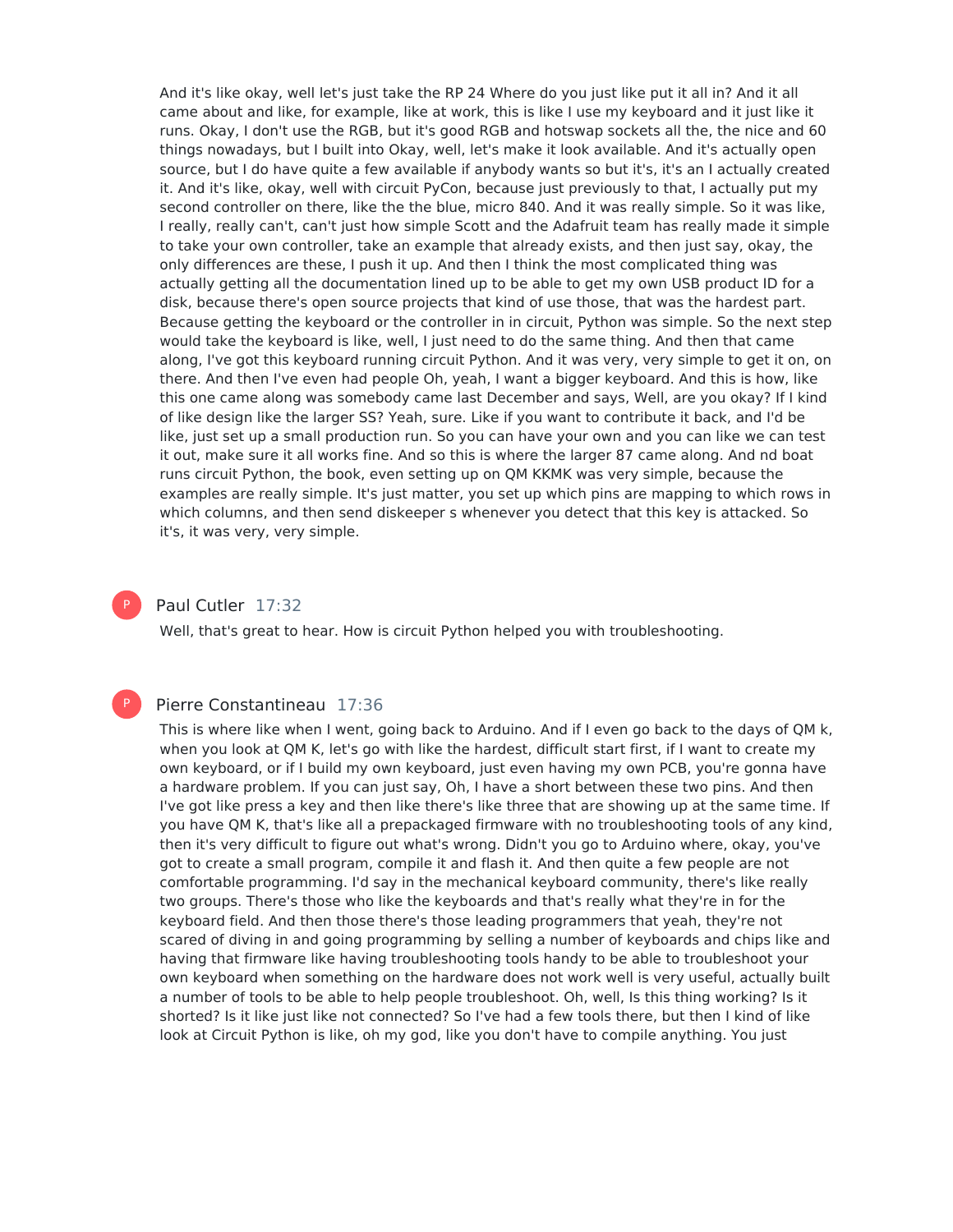copied the files. And it's like, is it working? No. Oh, just change a couple of thing. Is it working? Oh, yeah. Okay, finally found it found the problem find solution. It's so much faster to be able to iterate. Because when you troubleshoot, it's always like your mind is working. Okay, do I need a multimeter? Do I need like, try to see what's connected and not connected? Well, if you've got a microcontroller right there for all its spins already probing what you want to like, see, oh, is this connected to this? Well, you can ask these to Ben, are they connected? And then then you'll be able to tell. So it's with circuit Python, it's a whole lot easier to iterate so much faster. err on identifying the root cause of your problems and then moving on into, Okay, I gotta pick up the soldering iron and fix this little piece or that little piece.

# Paul Cutler 20:11

P

P

P

P

Well, that's great to hear. We're almost out of time. But before we go, I'm a vinyl record collector and I have a segment called turn the tables, I enjoyed the Pong. I don't know if everyone else does. I've been asking all the questions, now's an opportunity for you to ask me a question. Yeah,

#### Pierre Constantineau 20:25

I'm gonna go a little bit different. Like at a fruit has been going retro lately, with all the floppy disk stuff. But I'm gonna go over a retro question here. If you go back maybe in your childhood, or maybe the first computer you had first computer game. And this you would pay oh, here's the one game that kind of like, okay, I played it from end to end there. It was, like the one thing that really hooked me are kind of like, okay, I've got fond memories of what what would that be?

#### Paul Cutler 20:54

For me, it would be broader bonds Lode Runner on my apple to see. And it was a, you know, kind of a platform scroller, and you could drill a hole and the bad guys would fall in the hole, or you had to drill more holes to go get the gold that was there. But what I loved about it is you could design your own levels. And that was the first game I ever played, that I could design my own levels. And I remember just spending an entire summer just doing that over and over again and making it so making it near impossible to play at times. But it was so much fun. If I had to go back, that would probably be the game that I would choose. Last question, if you're gonna start a new project, which microcontroller Do you think you'll reach for,

## Pierre Constantineau 21:34

it's gonna be one of two. And I'm gonna have kind of like divided maybe even four ways. So if I just want to prototype something very quickly that I don't want to design, like my own PCB, I would either pick the key B 24. D, because I've got a handful of them. Or if I need more pins, I would probably pick a Pico. But if I need blue toots, I gotta go back to the NRF 50 to 840 it's got, obviously it's got USB as well, but it's got Bluetooth, and I've got quite a few of those of my blue micros, but I could like go for a feather or even go like the bare bone module, which I'm just gonna pull out this one because I actually if I build my own PCB, I could actually go and